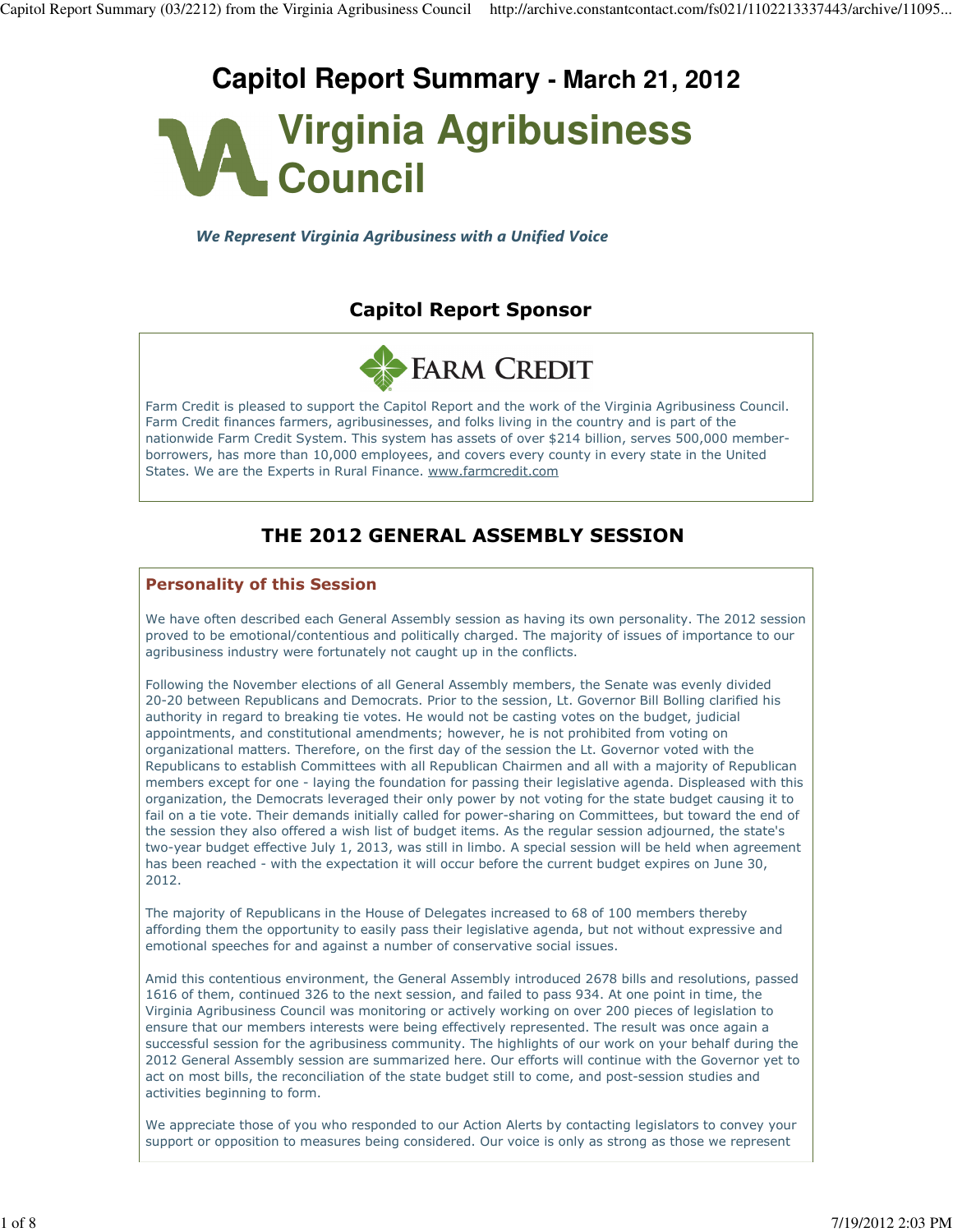and who make their voices heard. We look forward to our continued partnership to ensure a thriving agribusiness community for future generations. Thank you for your support.

#### How Did Your Delegate and Senator Vote?

The Virginia Agribusiness Council will be publishing a Legislator Voting Record for the 2012 Session in the near future. This members-only report will include legislation of particular importance to our agribusiness industry. Look for the website link in a future AgReport.

Interested in how your Delegate voted throughout the 2012 Session on all issues? Click here to see all floor, committee, and subcommittee votes. (This is not yet available for Senators.)

#### Summary of Key Issues

#### Animal Agriculture

Several rather controversial animal rights bills, such as prohibiting the ownership of wild, dangerous animals and a "trap, neuter, and release" program for feral cats, attracted quite a crowd to committee meetings, but fortunately none dealt with agriculture animals. Thanks to the hard work of the Virginia Agribusiness Council and our partners in the Virginia Alliance for Animal Agriculture, the standards of care for agriculture animals that were put into Code last year acted as a buffer for animal agriculture. It also aided in the argument against another proposal which would have listed very specific animal husbandry practices as acceptable in the Code and was intended to send a clear message to animal rights activists. Fearing that this bill would unnecessarily reopen the issue, we assured the patron that the care standards were sufficient and provided adequate protection for animal agriculture; the bill was subsequently withdrawn. (SB610)

Value to You: Animal agriculture is not burdened with any unnecessary new laws.

#### Budget Items

Our efforts were focused on not unfamiliar items in the state budget: replacing the Governor's proposed per device fee with general funds for the VDACS Weights & Measures Inspection Program; increasing the funding level of the Reforestation of Timberland Program and paying for its new software program; maintaining the \$1 million per year proposed by the Governor for the **Agriculture &** Forest Industries Development Fund; supporting additional funding for VDACS International Marketing Opportunities to establish additional overseas marketing offices; ensuring that the VDACS Coyote Damage Control Program funding meets the USDA matching requirement; restoring cuts made by the Governor to **Soil & Water Conservation Districts** operations and technical assistance; initiating a study of **SWCD funding**; securing adequate dollars for the DCR Agriculture Best Management Practices Cost-Share Program to allow our industry to meet water quality objectives; and joining with Va. Tech to promote additional position funding for Virginia Cooperative Extension. At this point in time, the General Assembly has not yet finalized the state budget. (State budget)

Value to You: Ensuring that the General Assembly recognizes the importance of certain state programs to Virginia's number one industry of agriculture and forestry and these programs continue to be adequately funded.

#### Economic Development

After encouragement from the Virginia Agribusiness Council for several years, a Governor's Agriculture & Forestry Industries Development Program is being developed and funded at \$1 million per year. The program is a part of the Governor's Economic Development Initiative and will set up a grant program targeted specifically for our industry. There will be large grants (greater than \$50,000) given for projects that are value-added or processing operations for Virginia-grown products and smaller grants (less than \$50,000) available to localities to assist in the planning and infrastructure development that facilitates agricultural and forestry economic development. (HB766 & SB128)

Value to You: Where one does not exist today, the Commonwealth will have a new economic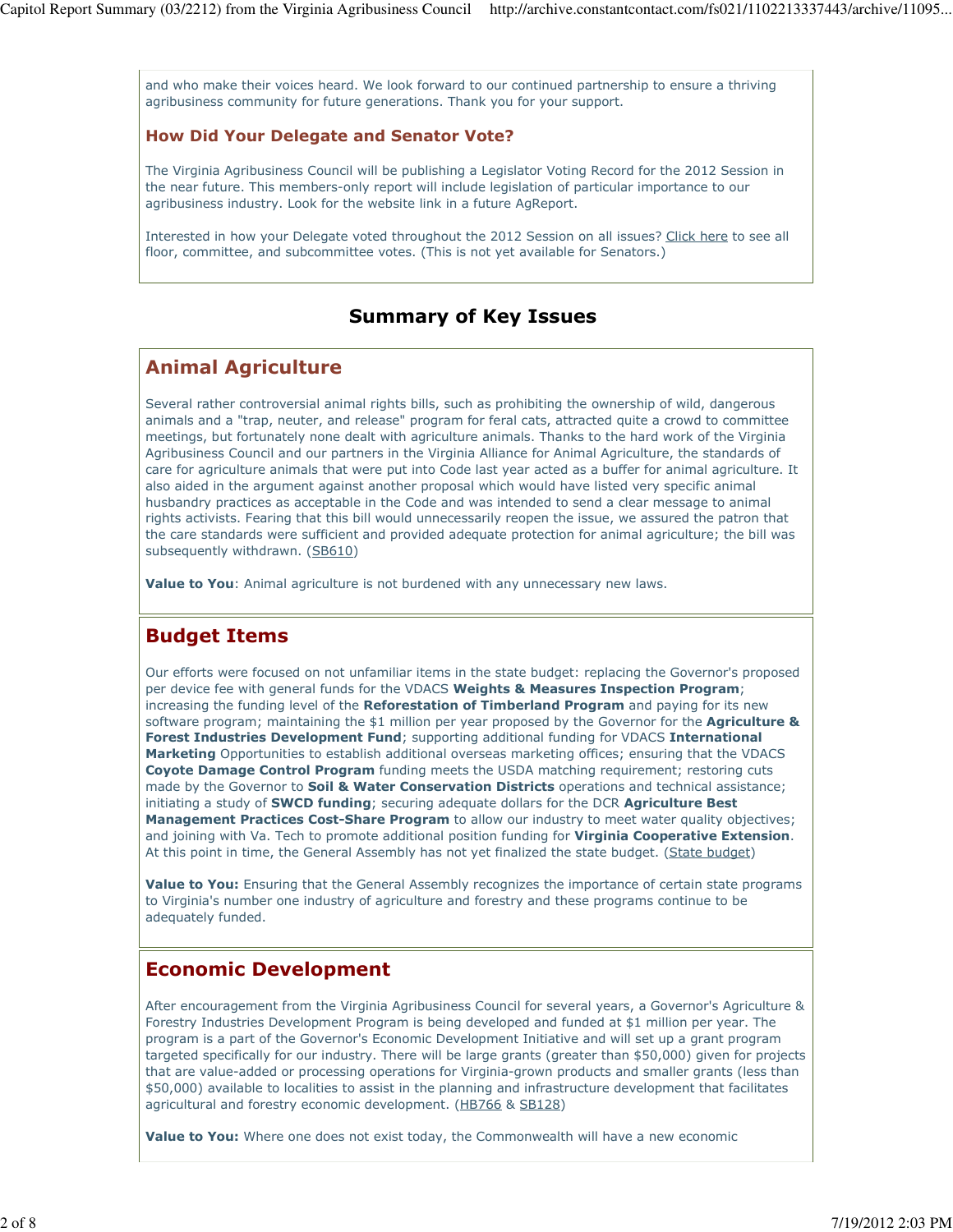development incentive program geared only to our agribusiness community and rural localities.

# Electric Utilities

Even after a mandated State Corporation Commission study on the subject last year, the telecommunications industry tried again this year to legislate lower rates for attachments to electric cooperative poles. Our electric cooperatives negotiated a compromise which authorizes the State Corporation Commission to determine reasonable rates and terms of service. The authority may be exercised if, after good faith negotiations, the parties cannot reach an agreement regarding the attachments. (HB1186 & SB652)

Value to You: Resolution to an ongoing issue and a reasonable means for electric cooperatives to recover the costs of pole attachments by telecommunication companies.

# Eminent Domain/Lost Access-Lost Profits

It took seven years, but the Virginia Agribusiness Council and our partners (including the Attorney General) were successful this year in the final passage of the eminent domain Constitutional Amendment. The Virginia Constitution requires that proposed amendments to the Constitution pass the House of Delegates and the Senate twice, with a general election of the House of Delegates held in between. In 2011 the General Assembly voted for the first passage of a constitutional amendment for eminent domain which ensures that: a) private property can only be taken for true public uses, not for enhancing tax revenues, economic development, or private gain; b) full compensation must be given when property is taken or damaged; c) no more property can be taken than is necessary for the project; and d) the burden of proof that the taking is for a true "public use" is on the entity taking the property. In 2012, the Constitutional Amendment achieved its second passage by the General Assembly and will go before the voters for approval in November. (HJ3 & SJ3)

As instructed in the Constitutional Amendment, the General Assembly provided definitions for the terms "lost profits" and "lost access" and how to determine the amount of just compensation that must be paid for property taken by eminent domain. After many hours of negotiations between our coalition, the Attorney General, and representatives of condemning entities, a structured framework for determining lost profits was created, capping profits to three years based on average net income of federal tax returns. To claim lost access, it must meet the high standard of "material impairment of direct access." The bill has a contingent effective date of January 1, 2013, provided that the voters approve the Constitutional Amendment at the 2012 November election. (HB1035 & SB437)

Value to You: Protection of your private property rights as landowners and just compensation if a taking does occur. This is landmark legislation for Virginia and a major victory for advocates of private property rights.

# Environment

Resulting from a study on the subject, the "Nutrient Trading Act" passed that directs the Virginia Soil and Water Conservation Board to adopt regulations governing the certification of certain nutrient credits. DCR is permitted to establish an online registry of certified credits and municipal separate storm sewer systems are allowed to acquire and use credits under certain conditions. At the request of our turf industry, the Virginia Agribusiness Council had "managed turf" added to the list of sources from which certifying credits may be generated from. (HB176 & SB77)

While we strongly support a voluntary internet-based program for farmers and turf managers to develop their own Nutrient Management Plans, the Virginia Agribusiness Council was successful in having a bill amended to use general funds rather than take money from the Natural Resources Commitment Fund which funds the agriculture BMP cost-share program. We are hopeful that the \$150,000 needed to start-up the program will be included in the state budget. (HB932)

The environmental community and wastewater treatment plant representatives advocated for the state to issue an additional \$300 million in bonds so localities can continue installing nutrient removal technology to comply with the Chesapeake Bay TMDL. The Senate supported the measure, but the House did not. Without these additional resources for point-source pollution projects, there will be limited funding available for non-point source programs such the agriculture BMP cost-share program.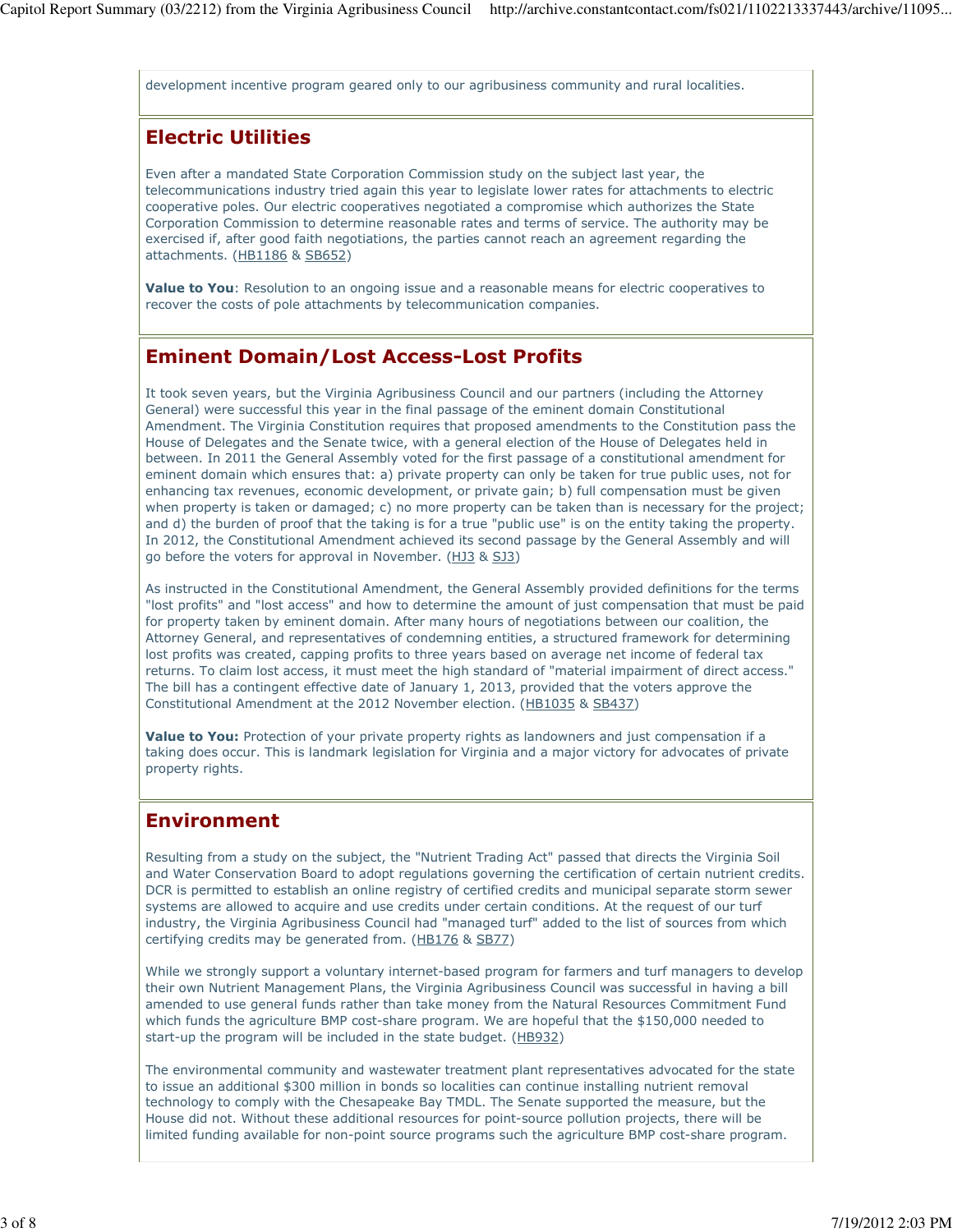The final disposition of this issue will be determined in the state budget when it is resolved. (HB1180 & SB494)

Value to You: Programs are being sought and developed to provide farmers with more options for managing nutrients.

### Food Safety

The elimination of VDACS food safety inspections of certain foods was once again proposed. In one bill, stores that are owned and operated by a farmer, are located on the farmer's land, and that sell only food grown and processed by the farmer or neighboring farms would have been exempted from being inspected (HB998). Another created a definition for "cottage food production operations" and exempted those operations and their products from inspection. (SB221) The Virginia Agribusiness Council expressed concerns about exempting such a broad range of foods from state inspection; both bills were withdrawn.

What has become known over the years now as the "pickle bill" would have exempted pickles, relishes and salsas from state inspection. The Virginia Agribusiness Council educated the subcommittee members about the sometimes fatal consequences when these potentially hazardous foods are not prepared properly; as a result, the bill died without a motion. (HB46)

Defining genetically-engineered food and mandating that it be labeled as such died a quick death when the Virginia Agribusiness Council and other industry organizations raised major concerns about the negative impact on our products. (SB606)

Value to You: Ensured safety of the consumers and protects the integrity of the food products.

#### Forestry

Because of an incident of timber trespass, a bill was introduced that would have required the owner of any property on which timber is to be cut to send written notice to all adjoining property owners at least 60 days before cutting timber caused great concern. Such a requirement would inhibit the proper scheduling of timber harvests based on weather, environmental conditions, and logger availability. In lieu of the bill moving forward, the patron agreed to a study of the issue by the State Forester, stakeholders, and interested parties this summer. (HB291)

Value to You: Avoided a notification requirement that would have been extremely disruptive to normal timber harvesting operations.

#### Government Structure

The Governor proposed numerous government reform streamlining measures, including board consolidations, most of which passed the General Assembly. The Virginia Agribusiness Council worked with the Governor's office to ensure these four changes that impact our industry resulted in proper membership and responsibilities: 1) consolidate the Pesticide Control Board into the VDACS Board with two additional seats specifically representing the pesticide industry; 2) consolidate the Reforestation of Timberlands Board into the Board of Forestry with members representing specific sectors of the forest industry; 3) consolidate the Seed Potato Board and the Potato Board into a single Potato Board; and 4) consolidate the Bright Flue-Cured Tobacco Board and the Dark-Fired Tobacco Board into a single Tobacco Board. (HB1291 & SB678)

Value to You: Continued representation on these Boards that reflect our industry's interests and maintain the integrity and funding of existing programs.

# Hunting/Kill Permits

Proponents of Sunday hunting gained some footing this year, but ultimately failed. Ten bills were introduced promoting some form of hunting on Sunday - limited to private lands, public waters, not deer with the aid of dogs, not within 250 yards of a place of worship, only in areas with severe Lyme disease, and their last proposal of limiting to wildlife management areas and military bases as long as it included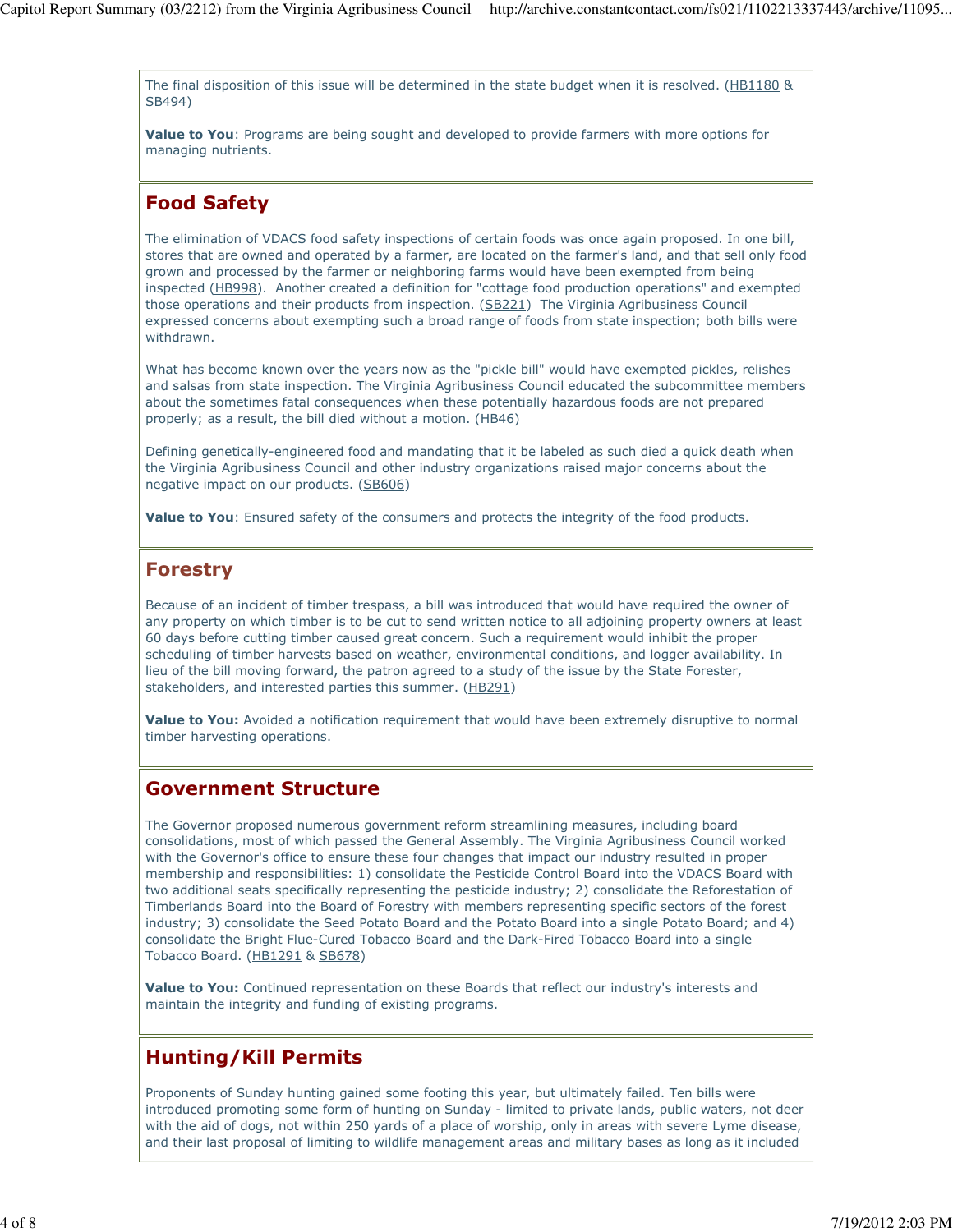a licensed youth apprentice hunter. All attempts failed in a House Agriculture Subcommittee. Should the measure have reached the full House Agriculture Committee or the floor, its fate may have been different. The Virginia Agribusiness Council joined the Virginia Horse Council, Virginia Farm Bureau, and some hunting groups in leading the opposition. (SB464)

Several other actions related to hunting addressed the damage to crops and livestock by wildlife. The DGIF Director may now authorize nonlethal control measures against elk (in addition to bear) found to be responsible for damage. (HB990) Coyotes and feral swine were added to the definition of "nuisance species" allowing a continuous open season for killing. (HB855) DGIF is expected to study the idea of establishing a voluntary private land easement program that provides public hunting access. (HB342)

Value to You: Maintained the culture of rural Virginia with no hunting on Sunday and protection of property rights for those who wish to use their land on Sundays for purposes other than hunting. Provided additional protections against damage of crops and livestock by wildlife and nuisance species.

#### Labor

Unlike previous years, there was only one bill introduced to expand the mandated use of E-Verify. Since it was aimed at one specific enterprise, the business coalition of which the Virginia Agribusiness Council is a member raised concerns at this targeted expansion which led to the bill being carried over to 2013. (HB1077)

Expanding the definition of "family member" to address concerns with the child labor laws was dropped as it may have conflicted with federal labor laws. (HB167) A proposal to increase from 16 to 18 the age at which children are required to have a work-training certificate from their school if they do not have a diploma was intended to address truancy issues in a certain District. The business community saw this as an unnecessary burden that could be addressed in other ways and encouraged its eventual defeat. (HB641)

Value to You: Ensuring that there are no additional labor laws that cause unnecessary burdens on your business.

#### Land Use & Preservation

The Land Preservation Tax Credit program was the subject of a number of bills; however, no significant changes passed. The issue of donors knowing for certain that the appraisal was acceptable and the exact amount of their tax credits was discussed. One proposal would have removed the requirement that the taxpayer complete the conveyance of a donation prior to applying for the tax credits and permit taxpayers to apply for conditional issuance of tax credits prior to the donation of the land. Though the bill did not pass, it did get the attention of legislators who support the program and want to see donors treated fairly. There may be additional discussions on the subject before next year. (HB908) Increasing the land preservation tax credit from 40 percent to 50 percent of the fair market value of land for working farmers will have to wait until 2013. (SB403) Also failed was a proposal to allow any unused land conservation income tax credits of a deceased taxpayer to transfer to another taxpayer. (SB352)

To address a specific abuse situation, all localities may now require a special use permit for the storage or disposal of certain nonagricultural materials not generated on the farm or agriculturally zoned property. (HB1076) James City County is now authorized to create agricultural and forestal districts. (HB371) Local assessing officials will be prohibited from considering prior, discontinued uses of property in determining whether the property qualifies for special assessment as land devoted to agricultural, horticultural, forestal, or open space use. (HB81)

Value to You: Raised awareness of landowner concerns with the Land Conservation Tax Credit program and ensured that new laws did not impact the agricultural and forestal use of our lands.

#### Miscellaneous - Horses, Extension, Tobacco, Wine, and More

The full week before Thanksgiving each year will be designated as Virginia Cider Week. (HJ105) The wine industry was commended on the occasion of its 250th anniversary. (SJ114)

Roll-your-own cigarette machines at a retail establishment will now be considered a manufacturer and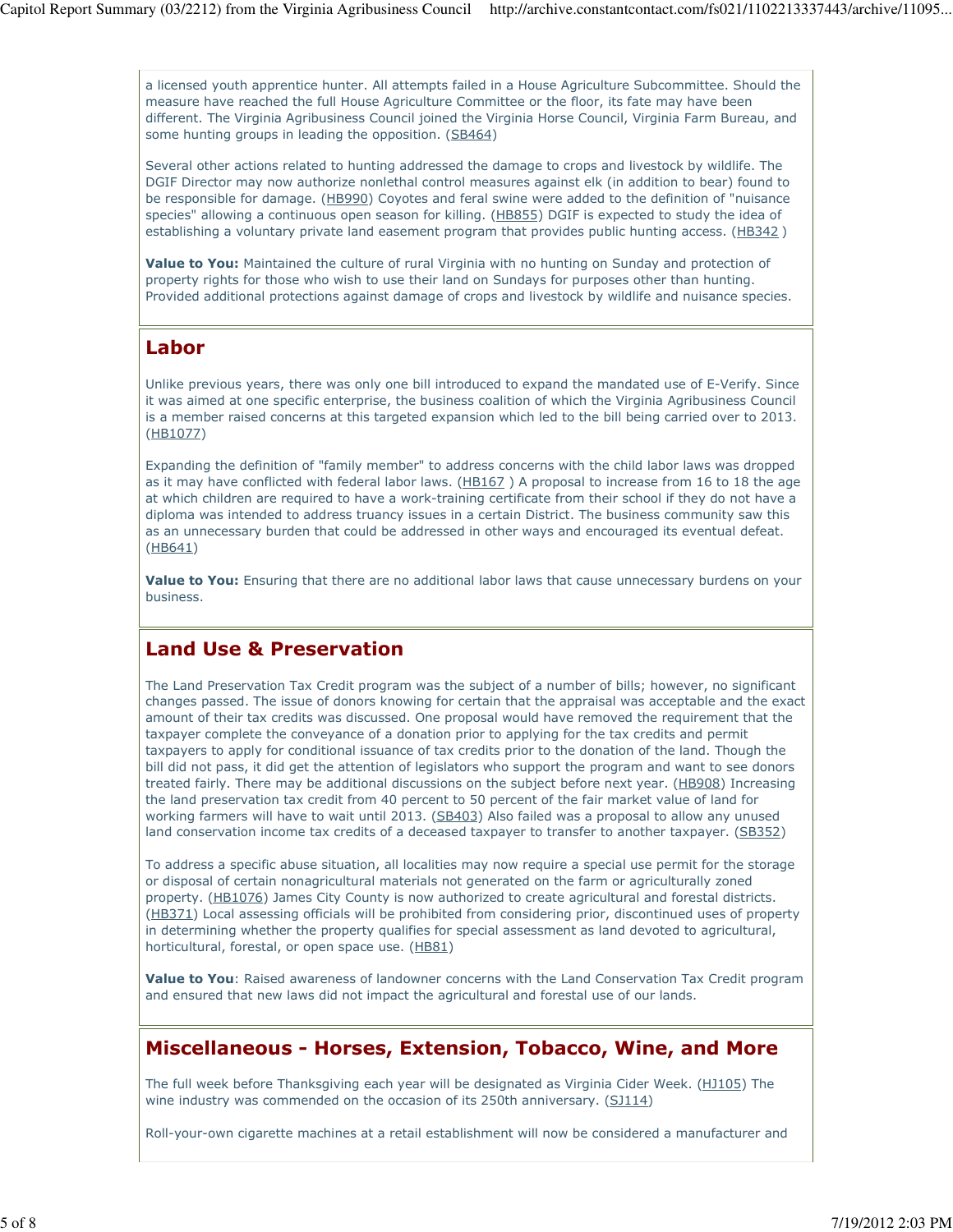have to comply with the Master Settlement Agreement. (HB314 & SB74)

Designating the month of May as Horse Month in Virginia did not receive consideration (HJ121) and neither did a study of the horse racing industry (HJ172 ).

Defining genetically-engineered food and mandating that it be labeled as such died a quick death when the Virginia Agribusiness Council and other industry organizations raised major concerns about the negative impact on our products. (SB606)

The importance of adequate Virginia Cooperative Extension staffing was noted in a bill to require at least one employee in each county; however, the measure did not advance. (HB242) The Virginia Agricultural Experiment Stations received positive attention with a resolution of commendation on their 125th Anniversary. (HJ57 & SJ105)

The annual "plastic bag" bill that would have imposed a tax of 20 cents on plastic bags used by consumers in grocery stores, convenience stores, and drug stores was defeated early in the session with opposition from the retail community. (HB124)

Value to You: Well-deserved recognition of our wine industry, Virginia Cooperative Extension, and Agricultural Experiment Stations.

#### Taxes and Tax Credits

It was an interesting session in the tax arena. While new or expanding tax credits came under increased scrutiny looking for a cost-benefit analysis and an expiration date, grant programs with funding limitations in the budget became the preferred mechanism for incentivizing certain actions. A measure passed that prohibits future state tax credits unless they contain an expiration date of five years or less. (HB246) The Senate Finance Committee indicated that there would be a Tax Reform Commission established to review tax credits along with other taxation items.

Registered beekeepers who meet VDACS qualifying guidelines will receive a \$200 grant per new beehive up to a maximum grant of \$2400 per year if funding is included in the yet-to-be-passed state budget (HB300 & SB354). When the riparian forest buffer program was headed toward being converted to a grant program rather than a refundable tax credit as proposed, the patrons withdrew the bills at the request of the Virginia Agribusiness Council and others in the industry. (HB456 & SB404) The Governor's proposal to increase the total annual amount of tax credits for farm wineries and vineyards from \$250,000 to \$500,000 will receive additional discussion in the coming year. (HB1194) The only bill reinstating the estate tax (with revenues being used for nursing homes) was quickly defeated. (HB419)

Legislation was introduced to put a stop to the allegation that some business taxpayers are intentionally overpaying their local taxes in order to receive interest on the overpayment amount. Localities today may refund overpayments with interest at the same rate (up to 10 percent) that they charge for underpayments. The bill would have authorized localities not to pay interest on the refund of local taxes when the refund is due to errors made by the taxpayer even though the federal and state government also pay interest in such situations. The Virginia Agribusiness Council and our business partner organizations learned that there is apparently equal abuse by localities in not making timely refunds and refusing to pay interest at all. Rather than move forward on what turned into a two-sided issue, the bill failed. The business community has committed to studying the issue with localities in the coming months. (HB117 & SB401)

Value to You: Retention of existing tax credit programs, no new taxes on your businesses, and a new beehive grant program.

#### Transportation

Last year, the House Transportation Committee Chairman asked VDOT and DMV to develop a uniform fee structure for overweight vehicles. The Virginia Agribusiness Council was a participant in the stakeholder group that was convened in response to the Chairman's request.

The resulting bill which passed this session will generate almost \$5 million annually beginning in 2013 to be used for highway maintenance with a portion going to DMV for administrative costs. The uniform annual fee for hauling permits issued for specialized vehicles will be \$130 except for hauling Virginia-grown farm produce and cotton modules which will have a fee of \$45 per year (lower because of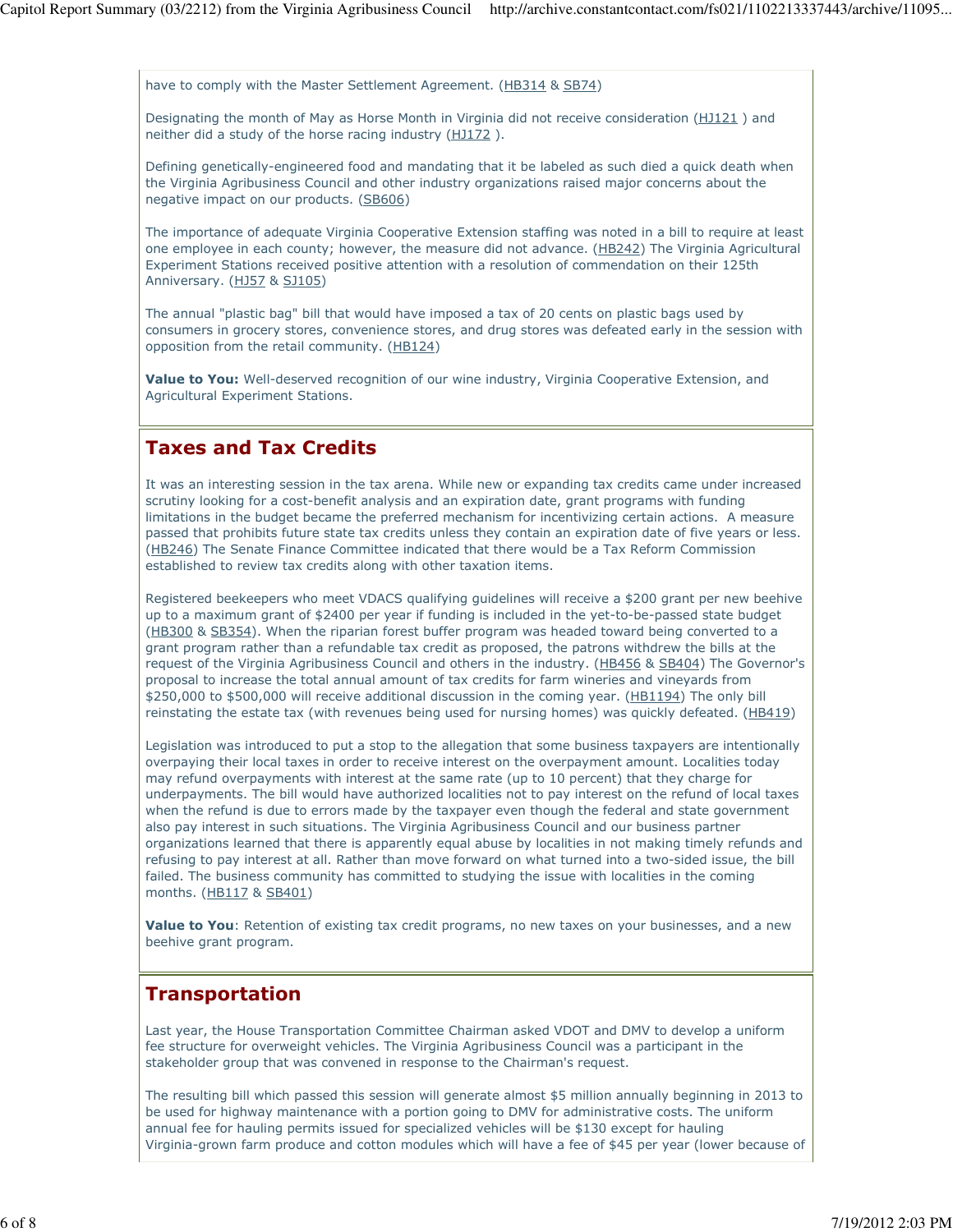the seasonal use of these vehicles). A direct economic benefit of the legislation is the addition of specially designed tractor-trailers that deliver bulk farm animal feed with a 37,400 pound maximum tandem axle weight limit; these vehicles will be allowed to load to a gross weight of 84,000 pounds for the same \$130 annual fee. For overload permits, permits authorizing 1%, 2%, 3%, and 4% overloads were eliminated, and the fee for the 5% overload permit was raised from \$200 to \$250. Cities, towns and counties that maintain secondary streets must also enter into an agreement with DMV to issue permits on behalf of the locality. This eliminates the painstaking process of obtaining multiple local permits with various requirements, primarily in the Tidewater area. (HB806) (See full Permit Equity Study.)

Localities will now be able to exempt or set a lower tax rate for certain motor vehicles used exclusively for agricultural purposes. (HB743)

Value to You: Minimized impact of increased overweight and hauling permit fees, addition of farm animal feed vehicles, and an improved local permitting system.

# Urban Turf

In addition to the phosphorous restrictions passed last year, lawn fertilizer will also need to list its nitrogen application rates in its directions for use. The rates must be consistent with those recommended in the Virginia Nutrient Management Standards and Criteria. This was the recommendation of a stakeholder group which included the Virginia Agribusiness Council, several of our members, and environment organizations. (HB1210) Cool-season lawn and turf seed will now be able to sold in Virginia up to 15 (vs. 9) months after the completion of the required germination test. (HB301)

Value to You: Reasonable approach to nitrogen rates in lawn fertilizer and an update to the retail sale of lawn seed.

### Industry Promotions During the Session

The Virginia Agribusiness Council provided leadership and logistical assistance in the delivery of gifts representative of certain sectors of our diverse agribusiness community. These Council members partnered with us in this effort:

- Virginia Horse Council Trail mix and horseshoe-shaped cookie
- Virginia Grain Producers Association Corn-based coffee travel mugs
- Virginia Wine Council Bottles of wine, of course!
- Virginia Cattlemen's Association Beef jerky
- National Fruit Products Applesauce snack packs
- Virginia Peanut Growers Association Peanuts
- Virginia Nursery & Landscape Association Baskets of African violets and native flowering plants
- Virginia Soybean Association The ever popular chocolate-covered soynuts
- Marva Maid Dairy and the Maryland & Virginia Milk Producers Cooperative Association Ice cream specialties (that made all the legislators feel like kids again)

We welcome additional participants in the future. Just let us know if your organization would like to join in this enjoyable promotion of Virginia agribusiness to the Governor, Lt. Governor, Attorney General, Governor's Cabinet, and General Assembly members.

# After Session Activities

The General Assembly session always generates follow-up activities such as studies, workgroups, and regulations to implement new laws. The 2012 session was no different. If you have a specific interest in any of the issues listed below, please let us know. We will invite you to be a resource and keep you informed as the discussions progress.

**Eminent Domain** (HJ3 & SJ3) - Work with our private property rights coalition on public education and